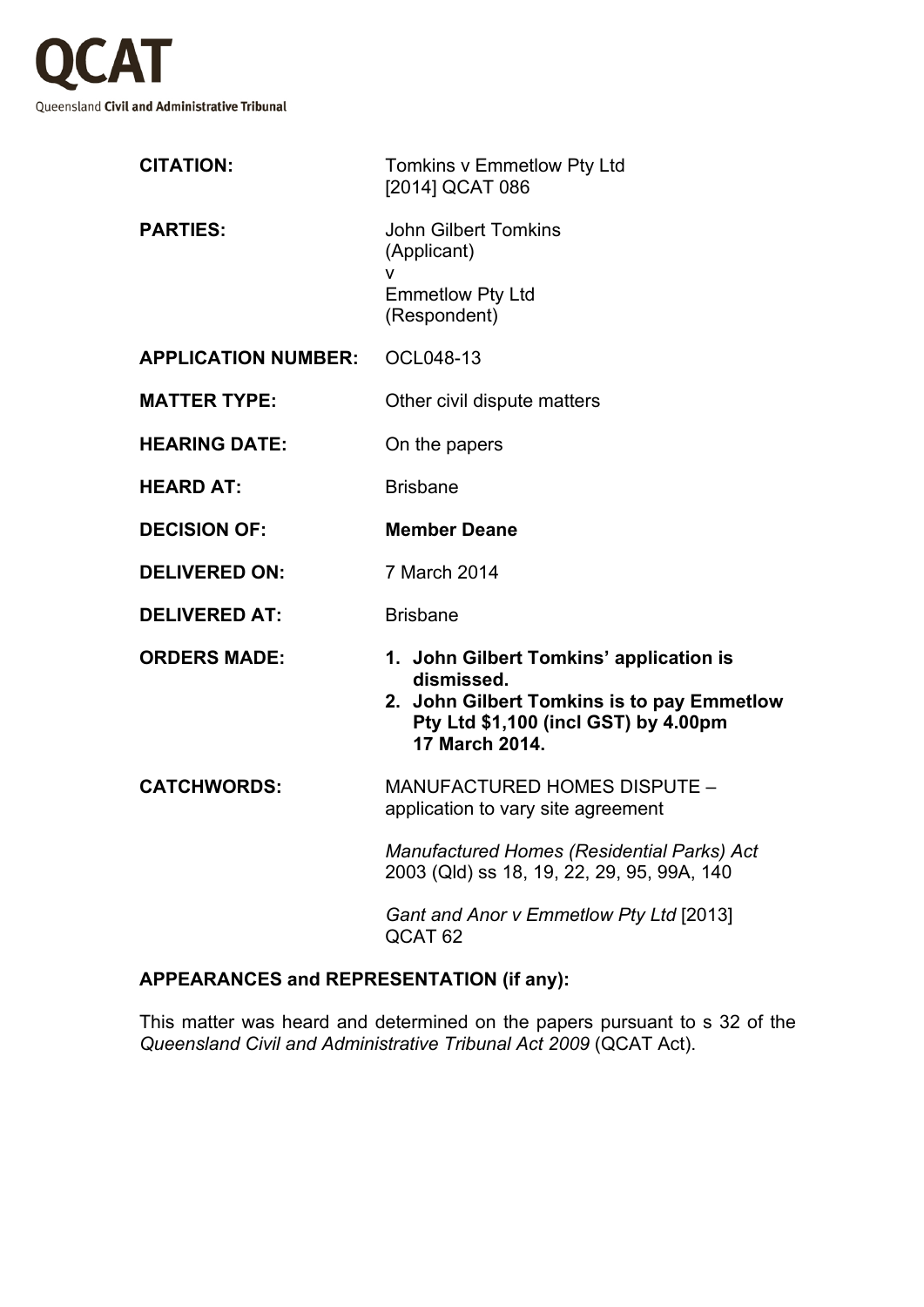## **REASONS FOR DECISION**

## **Background**

- [1] Mr Tomkins is a home owner in the Colonial Village, a mixed use park and manufactured home village, located at Beams Road, Taigum. Emmetlow Pty Ltd is the park owner. Mr Tomkins and Emmetlow are parties to a site agreement in respect of lot 102 which was entered into in January 2013. The precise day Mr Tomkins signed the site agreement is in dispute.
- [2] The order originally sought by Mr Tomkins was that '*the costs levied against me by Emmetlow Pty Ltd be set aside permanently*'.
- [3] Prior to Mr Tomkins commencing this proceeding Emmetlow commenced proceedings against Mr Tomkins in the Minor Civil Disputes jurisdiction of the Tribunal<sup>1</sup> seeking payment of the amount of \$1,600 under the terms of the site agreement together with \$98 for filing fee. The amount claimed is comprised of a capital replacement contribution fee in the sum of \$1,100 and an 'establishment fee' in the sum of \$500. In September 2013 the Minor Civil Disputes proceeding was consolidated with this application<sup>2</sup> .
- [4] In this light the order sought by Mr Tomkins is in the nature of an application to vary the special terms of the site agreement by deleting the provisions which impose the obligations to pay capital replacement contribution fees and an establishment fee<sup>3</sup>.
- [5] Mr Tomkins in his statement of evidence<sup>4</sup> seeks to draw a distinction between seeking a variation to an existing site agreement and his situation where he contends that he was denied the opportunity to negotiate the terms of the site agreement.
- [6] The Tribunal has power to make an order it considers appropriate about the proposed variation<sup>5</sup>and an order it considers appropriate to resolve the site agreement dispute.<sup>6</sup>
- [7] The basis for the application to vary the special terms is that Mr Tomkins contends that the park owner:
	- a) did not comply with its obligations to give disclosure documents<sup>7</sup>;
	- b) coerced him into signing the site agreement:
	- c) failed to permit him the opportunity to read the site agreement prior to requiring it be signed;
	- d) failed to permit him the opportunity to seek legal advice;

<sup>1</sup> MCD0766-13.

 $\mathfrak{p}$  $\frac{2}{3}$  OCL048-13.

<sup>3</sup> *Manufactured Homes (Residential Parks) Act* 2003 (Qld) s 22.

<sup>4</sup> dated 10 January 2014, filed 13 January 2014 page 4 paragraph 13(a) 8.

<sup>5</sup> *Ibid*, s 22(4).

<sup>6</sup> *Ibid*, s 140.

<sup>7</sup> *Ibid*, s 29.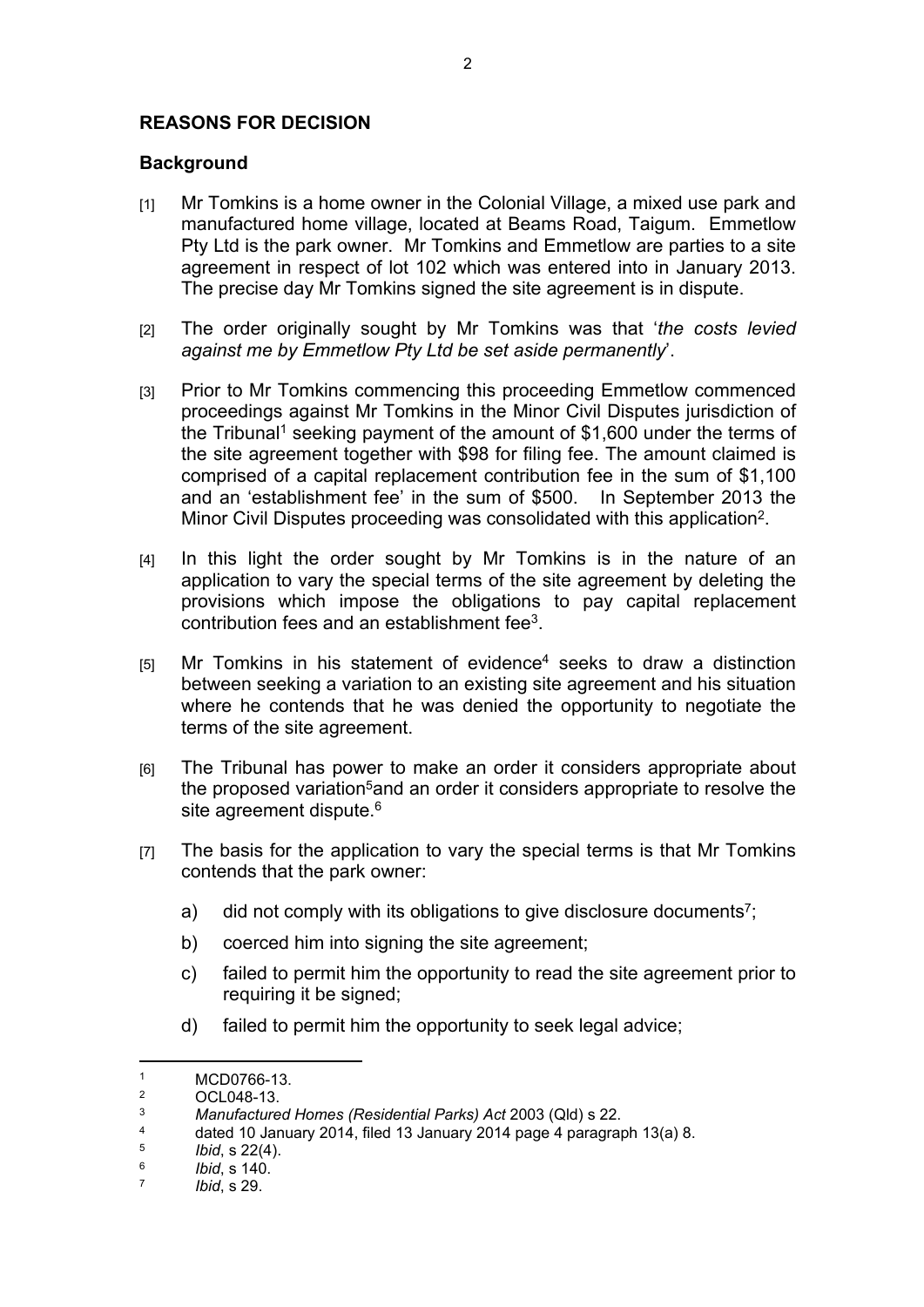- e) failed to permit him the opportunity to make proper enquiries of the terms and conditions of other manufactured home villages;
- f) denied him the opportunity to negotiate the terms of the site agreement.
- [8] As the Tribunal has previously observed:
	- a) the *Manufactured Homes (Residential Parks) Act* 2003 (Qld) (the Act) provides no guidance as to the criteria to be used when exercising the power to vary a site agreement.
	- b) it would be appropriate to vary a term if it was inconsistent with the Act but an obligation to pay a capital contribution is not inconsistent with the Act.
	- c) conduct of the park owner which suggests maintaining the special terms would be unfair might include the park owner coercing the home owner into signing the site agreement, denying the home owner the opportunity to seek independent advice and denying the home owner the opportunity to make proper enquiries as to the terms and conditions of other similar manufactured home villages prior to entering into the site agreement.<sup>8</sup>
- [9] Neither Mr Tomkins nor Emmetlow highlighted to the Tribunal which clause of the site agreement imposes the obligation on Mr Tomkins to pay an establishment fee. I have been unable to locate such a provision. Accordingly I cannot be satisfied that any such provision is contrary to the Act or that any amount is owing.
- [10] Mr Tomkins also seeks an order varying the site agreement to delete the service or access fee on utility charges as it is contrary to section 99A of the Act. Mr Tomkins has not highlighted to the Tribunal which clause of the site agreement he contends imposes this charge. I have been unable to locate such a provision. Part 1 – Schedule Section 6 refers to costs for utilities and services and states in relation to electricity '*as per Rate Sheet'*. The Rate Sheet has not been produced to the Tribunal. Special Term 3 relates to utilities charges but does not appear to provide for the type of charge to which Mr Tomkins refers.
- [11] As I have been unable to locate such a provision I cannot be satisfied that any such provision is contrary to section 99A of the Act.
- [12] There is evidence before the Tribunal which I accept that:
	- a) the park owner was not the selling agent for the manufactured home purchased by Mr Tomkins;
	- b) Mr Tomkins received copies of Form 7, Notice of Proposed sale and assignment dated 29 October 2012 and Form 8, Form of assignment

<sup>8</sup> *Gant and Anor v Emmetlow Pty* Ltd [2013] QCAT 62.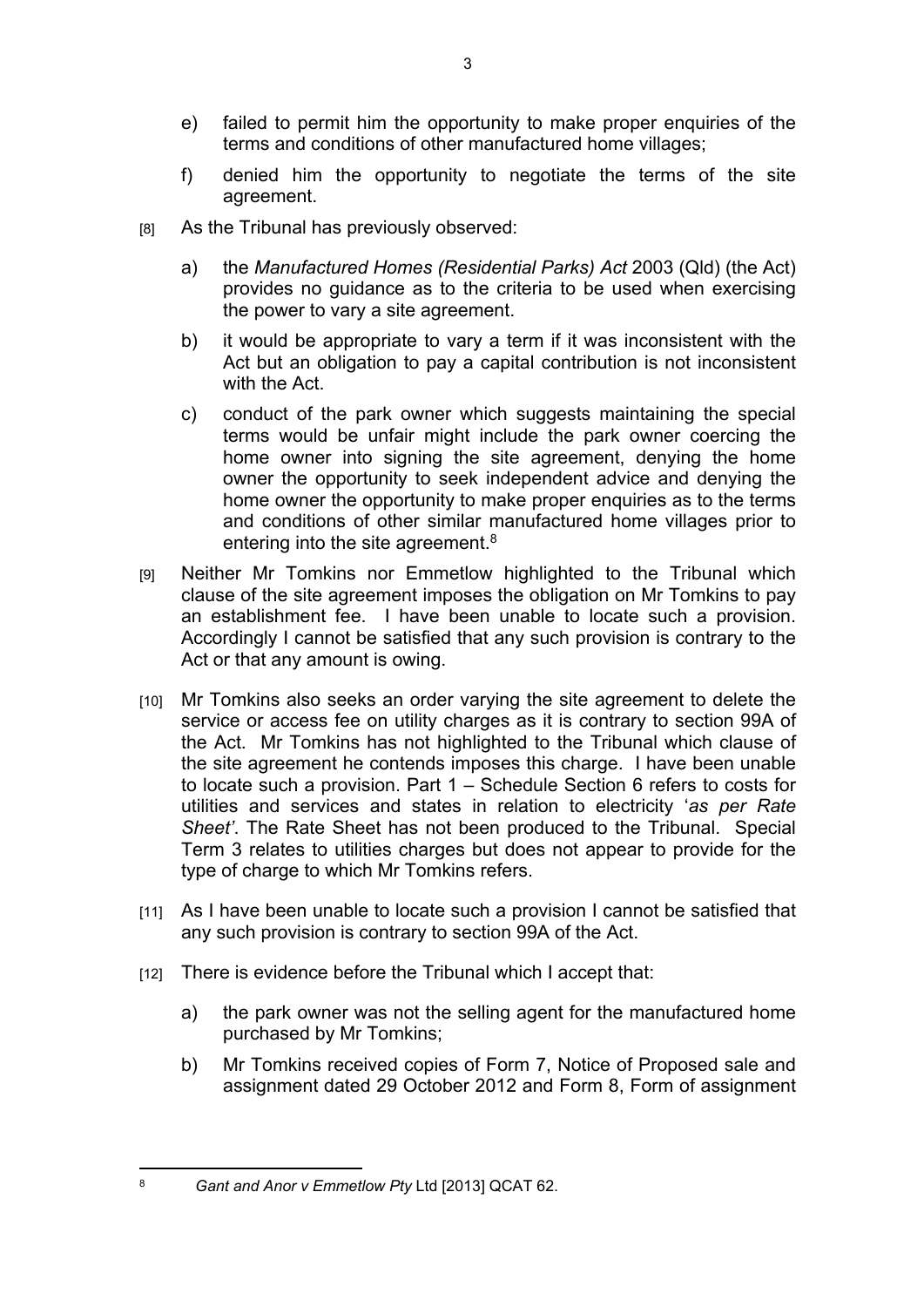(transfer) also dated 29 October 2012<sup>9</sup> . Both of these documents contained a warning to seek legal advice;

- c) Mr Tomkins entered into the contract of sale on 30 October 2012. The contract of sale was conditional on the settlement of the contract to sell Mr Tomkins' residence and upon Mr Tomkins '*applying for and being granted residential status of the Colonial Motor Village'*. 10 Mr Tomkins did not apply until 11 January 2013;
- d) Mr Tomkins moved his furniture and possessions into the home on 16 January 2013<sup>11</sup> and paid the balance owing under the contract of sale on 17 January 2013<sup>12</sup>;
- e) the park owner's manager, Marika Thauer, '*sat down*' with Mr Tomkins '*to go through the site agreement'* with him.<sup>13</sup>
- [13] It is not disputed that the vendor ought to have notified the park owner of the proposed transaction. Mr Tomkins contends that the park owner failed to provide the required information pack in response to receiving the Form 7 and 8. I am not satisfied that the park owner failed to provide the information pack in response to receiving these documents.
- [14] There is no evidence before the Tribunal as to when or if the vendor did notify the park owner and there is no evidence that the park owner received the documents. There is no statement of evidence from the selling agent or the vendor. Ms Thauer gave evidence that the park was not aware of the proposed purchase until January. I accept Ms Thauer's evidence on this point.
- [15] Her evidence is consistent with Mr Tomkins' evidence that prior to moving in he spent some time at the home painting and had a conversation about his proposed purchase with '*Bondy*' who identified that he was the park owner. Mr Tomkins evidence is not specific as to when in January 2013 this conversation occurred.
- [16] Ms Thauer denies that she coerced or pressured Mr Tomkins into signing the site agreement and contends that:
	- a) Mr Tomkins was provided with the information required under section 29 of the Act which includes copies of the site agreement<sup>14</sup>, park rules and home owner disclosure information document<sup>15</sup> prior

 $\alpha$  Attachment JT9 to statement of evidence of John Gilbert Tomkins dated 10 January 2014, filed 13 January 2014.

<sup>10</sup> Attachment JT4 to statement of evidence of John Gilbert Tomkins dated 10 January 2014, filed 13 January 2014.

<sup>11</sup> Attachment JT5 to statement of evidence of John Gilbert Tomkins dated 10 January 2014, filed 13 January 2014.

<sup>12</sup> Attachment JT6 to statement of evidence of John Gilbert Tomkins dated 10 January 2014, filed 13 January 2014.

<sup>13</sup> Attachment JT11 to statement of evidence of John Gilbert Tomkins dated 10 January 2014, filed 13 January 2014.

<sup>14</sup> *Manufactured Homes (Residential Parks) Act* 2003 (Qld), s 19.

*Ibid.* s 18.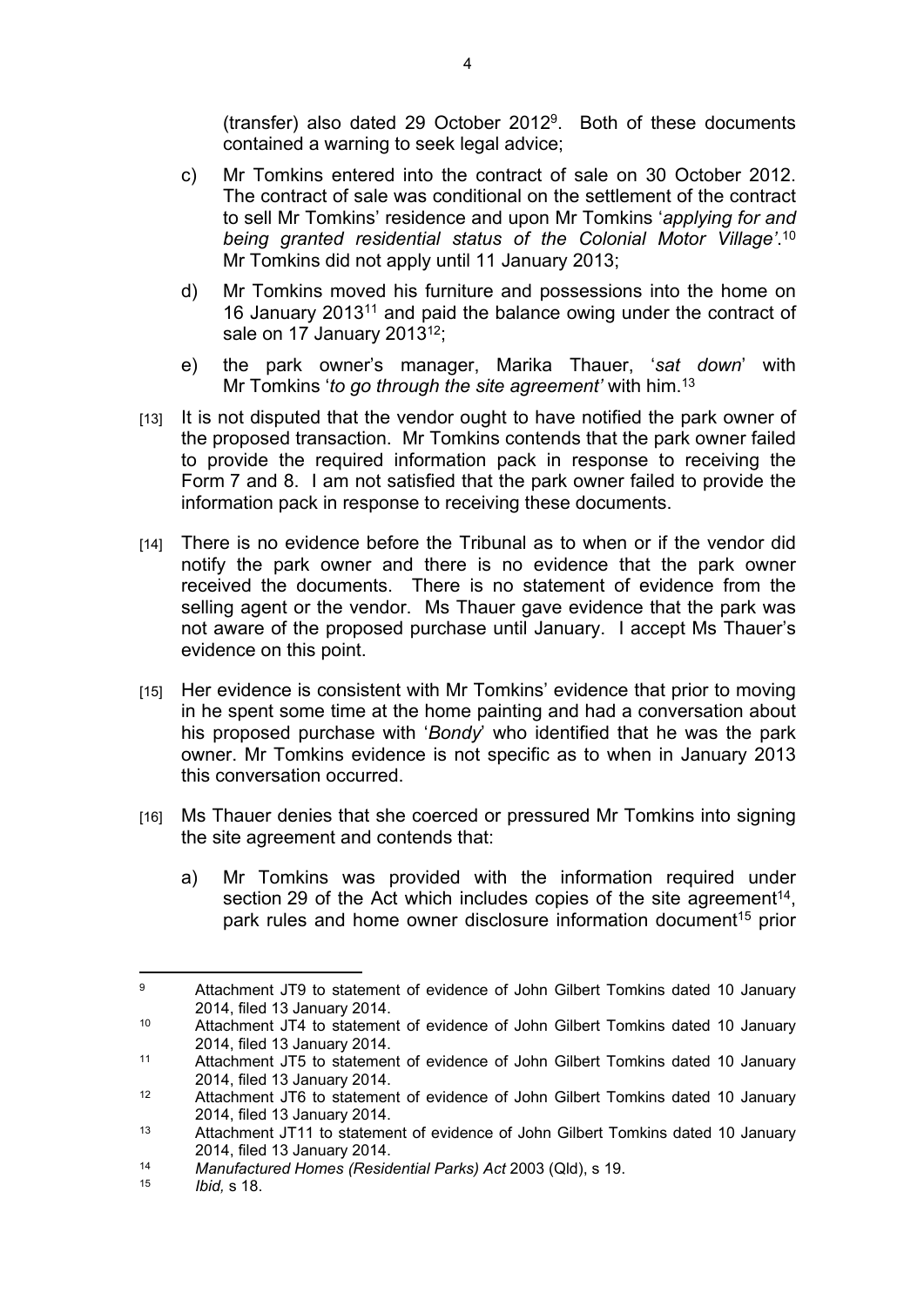to Mr Tomkins signing the site agreement and prior to Mr Tomkins furniture and possessions being delivered to the home;

- b) she spoke to Mr Tomkins at length about the site agreement prior to the settlement date under the contract of sale (Settlement Date);
- c) she stressed to him the legally binding nature of the site agreement;
- d) she suggested that he may wish to delay the Settlement Date;
- e) she did not insist he sign the site agreement prior to reading it;
- f) she suggested to him he should seek legal advice.
- [17] Mr Tomkins denies these matters.
- [18] I am not satisfied that the park owner has acted in a way which suggests maintaining the special terms would be unfair.
- [19] Mr Tomkins is the applicant in this matter and is required to satisfy the Tribunal of his entitlement to the orders sought.
- [20] Mr Tomkins contends he was provided with a copy of the site agreement on 21 January 2013 and required to sign it within a few minutes.
- [21] The dates on the site agreement indicate that Mr Tomkins and Ms Thauer signed the site agreement on 16 January 2013. Mr Langdon witnessed the signatures and gave evidence<sup>16</sup> that it was signed on 16 January 2013. Mr Langdon also gave evidence that he was present when Ms Thauer suggested Mr Tomkins delay settlement so that he could get independent advice. Mr Tomkins admits Mr Langdon witnessed the signatures but denies he was present on other occasions when he spoke with Ms Thauer.
- [22] Ms Thauer produced to the Tribunal:
	- a) a copy of a letter to '*the Real Estate Agent'* dated 10 January 2013 enclosing '*the Information Pack for any prospective purchasers for the relocatable home situated at Site 102 at the Colonial Village'*;
	- b) extracts from a diary for 9, 10 and 11 January 2013. The extracts for 9 and 10 January 2013 are consistent with Ms Thauer's evidence that upon becoming aware of a proposed sale she contacted the selling agent. An entry on 11 January 2013 indicates that Mr Tomkins '*came in with info pack….he said he will speak to solicitor*';
	- c) a copy of Mr Tomkins completed Proposed Permanent Resident application dated 11 January 2013. Ms Thauer gave evidence that this document forms part of the Home Owner's Information Pack.

<sup>16</sup> Attachment JT18 to statement of evidence of John Gilbert Tomkins dated 10 January 2014, filed 13 January 2014.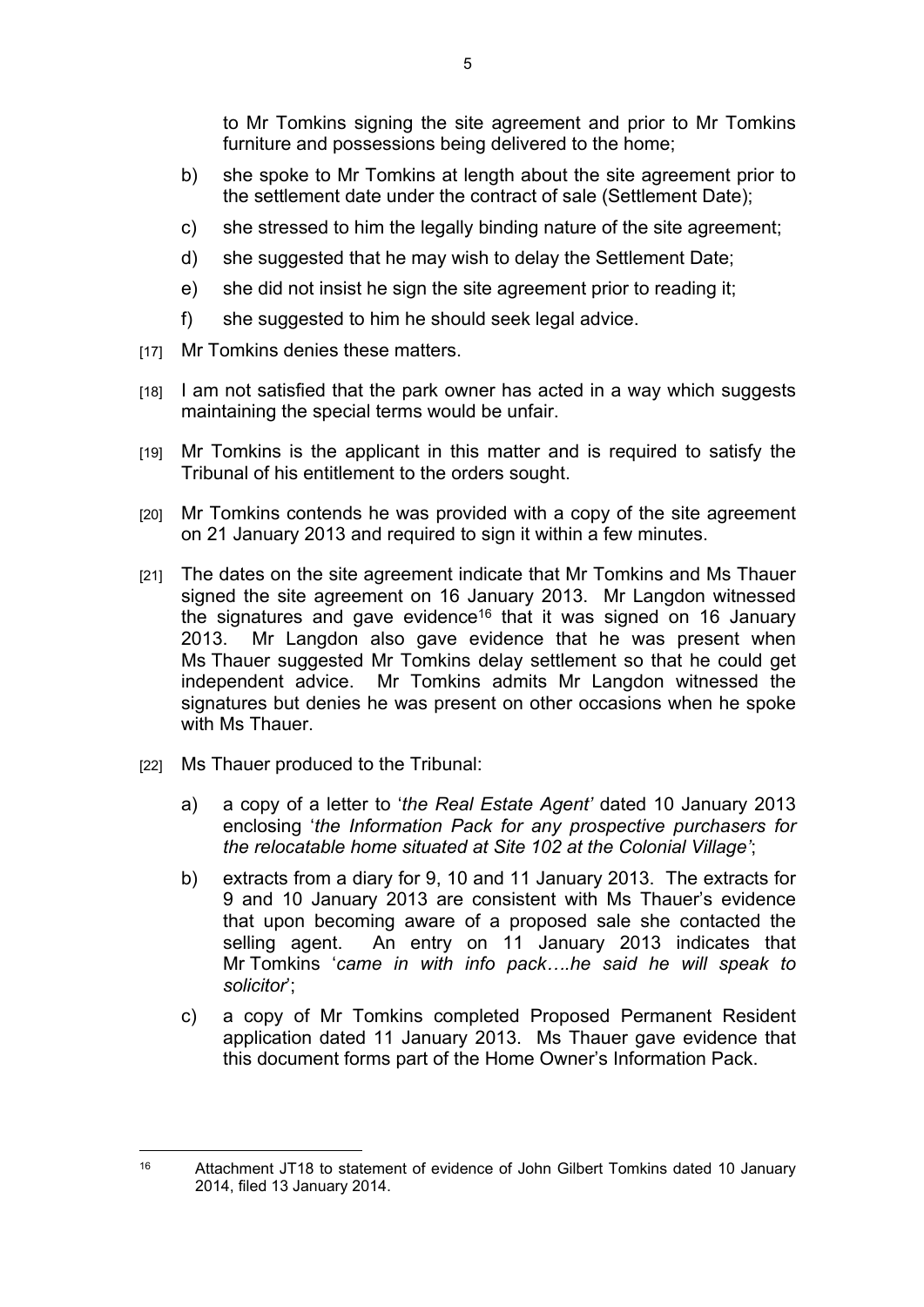- d) a phone call log which indicates that a call was placed to Mr Tomkins' mobile phone number on 15 January 2013 at 5.13pm and the call duration was in excess of 15 minutes.
- [23] I find on the balance of probabilities that Mr Tomkins was provided with the documents required under section 29 of the Act on or before 11 January 2013 and signed the site agreement on 16 January 2013.
- [24] Mr Tomkins complains in his letter of 23 February 2013 that he did not receive sufficient information prior to entering into the contract of sale. The complaint was not expressly in terms of not receiving sufficient information prior to entering into the site agreement.
- [25] I find that Mr Tomkins had an opportunity to seek advice, to read the documents and make other enquiries. I find that the limited opportunity to do these tasks and to seek to negotiate the terms of the site agreement was not brought about by any failure on Emmetlow's behalf but was brought about by:
	- a) the vendor's failure to inform Emmetlow of the proposed transaction;
	- b) Mr Tomkins' failure to make enquiries prior to signing the contract of sale;
	- c) Mr Tomkins' failure to take steps to satisfy the condition of the contract of sale which related to applying for and being granted residential status of the Colonial Motor Village prior to 11 January 2013.
- [26] Mr Tomkins contends that because he was not provided with the disclosure documents he was not made aware of the park owners' intentions to transition out of providing site agreements for manufactured homes<sup>17</sup>. Mr Tomkins claims a breach of section 95 of the Act.
- [27] Consequently Mr Tomkins sought a further order due to alleged fraudulent conduct by the park owner that the park operator purchase the home for \$95,000 plus costs incurred for repairs to the home.
- [28] I am not satisfied that this claim is made out as set out earlier in these reasons I have found that Mr Tomkins received the required disclosure information on or before 11 January 2013 and signed the site agreement on 16 January 2013. I accept Ms Thauer's evidence that the disclosure documents contain information about the transition.
- [29] Emmetlow seeks orders that Mr Tomkins:
	- a) be bound by the terms and conditions of the site agreement;
	- b) pay all outstanding monies within 7 days.
- [30] Mr Tomkins' application to vary the special terms has not succeeded. Mr Tomkins signed the site agreement and is bound by its terms.

<sup>17</sup> Attachment JT19 to statement of evidence of John Gilbert Tomkins dated 10 January 2014, filed 13 January 2014.